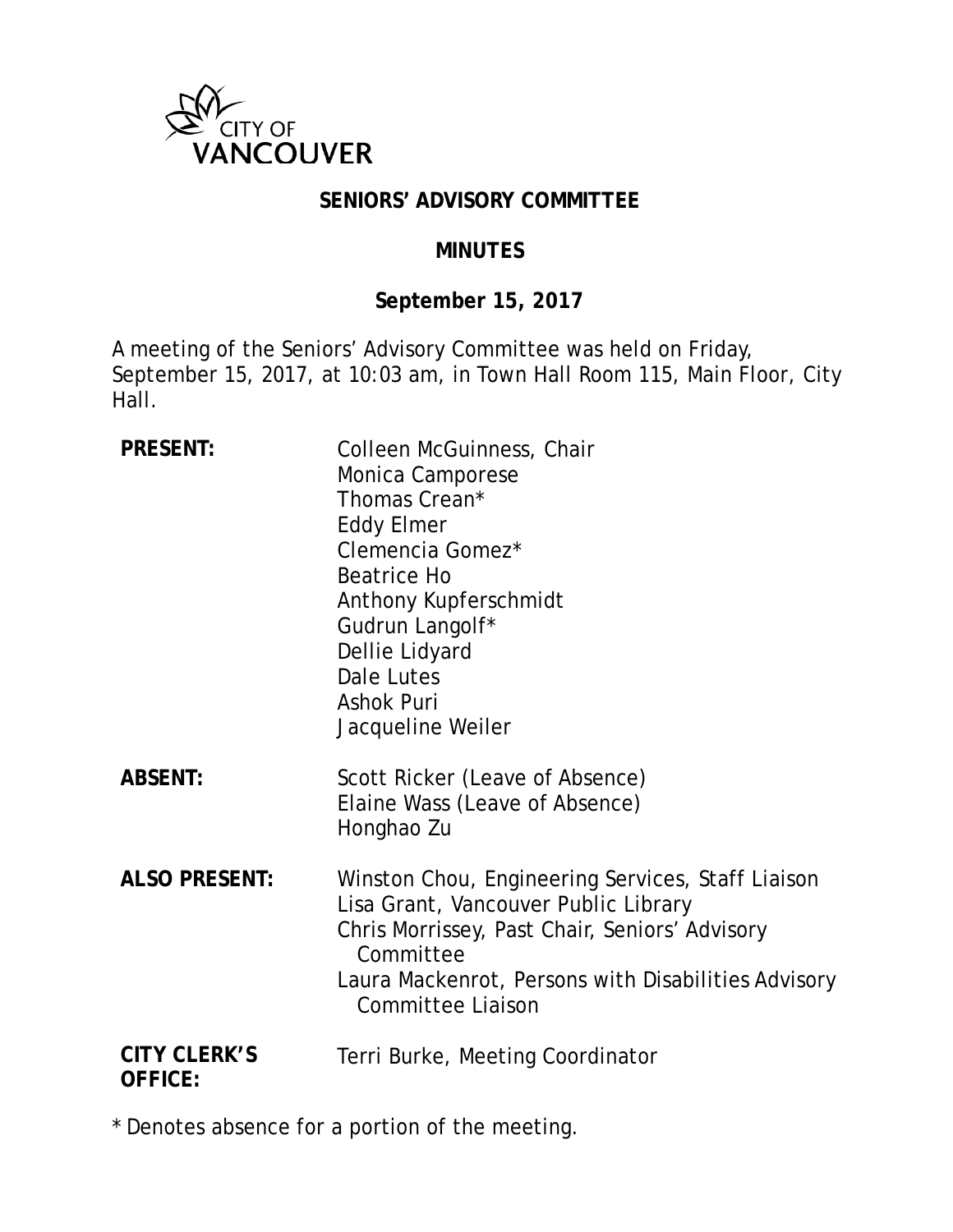#### **Leave of Absence Requests**

MOVED by Dellie Lidyard SECONDED by Jacqueline Weiler

> THAT Scott Ricker and Elaine Wass be granted Leaves of Absence for this meeting.

CARRIED UNANIMOUSLY (Thomas Crean and Clemencia Gomez absent for the vote)

### **Approval of Minutes**

MOVED by Beatrice Ho SECONDED by Dale Lutes

> THAT the minutes of the Seniors' Advisory Committee meeting held July 21, 2017, be approved.

CARRIED UNANIMOUSLY

(Thomas Crean and Clemencia Gomez absent for the vote)

\* \* \* \* \*

*Vary Agenda*

*MOVED by Dale Lutes SECONDED by Anthony Kupferschmidt*

> *THAT the Committee vary the order of the agenda to deal with items 5 and 4, prior to item 1.*

*CARRIED UNANIMOUSLY (Thomas Crean and Clemencia Gomez absent for the vote)*

*For clarity, the minutes are recorded in chronological order.*

\* \* \* \* \*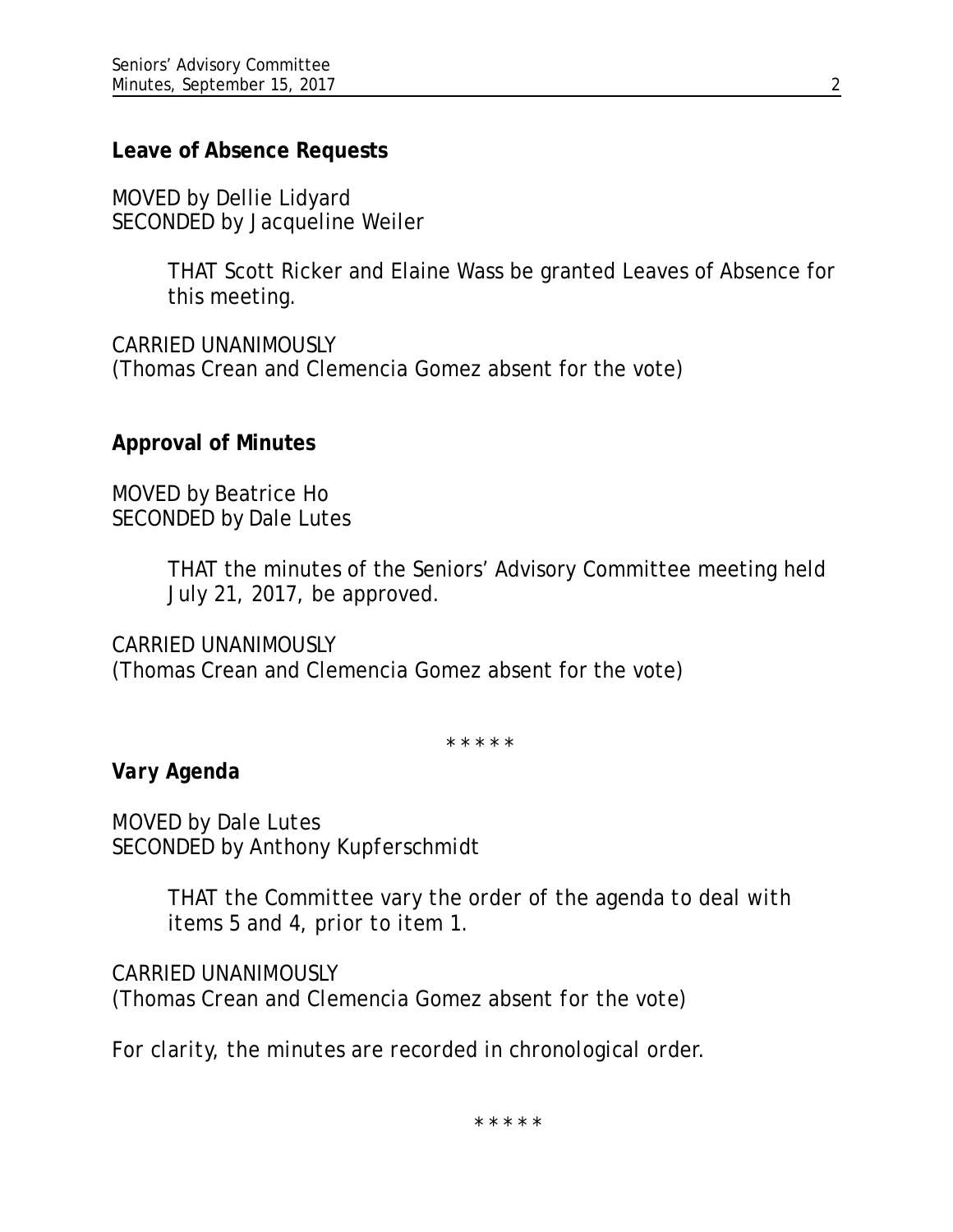# **5. Approval of Letters to City Council**

MOVED by Gudrun Langolf SECONDED by Anthony Kupferschmidt

> THAT the Seniors' Advisory Committee approves the Committee's letters regarding Casa Mia, Pearson Dogwood, and First Baptist Church, all of which were previously distributed to City Council.

CARRIED UNANIMOUSLY (Thomas Crean and Clemencia Gomez absent for the vote)

## 4. **Approval of Final 2017-2018 Work Plan**

MOVED by Dellie Lidyard SECONDED by Jacqueline Weiler

> THAT the Seniors' Advisory Committee approves its amended 2017- 2018 Work Plan. The final Work Plan appears on the City's website: <http://vancouver.ca/docs/council/sadv20170721agItem1.pdf>

CARRIED UNANIMOUSLY (Thomas Crean absent for the vote)

The Committee discussed the Council of Councils meeting taking place on October 12, 2017, and noted a poster will need to be made which includes some of the accomplishments and goals of the Committee. The Committee agreed to speak about the need for city-wide public washrooms at the event.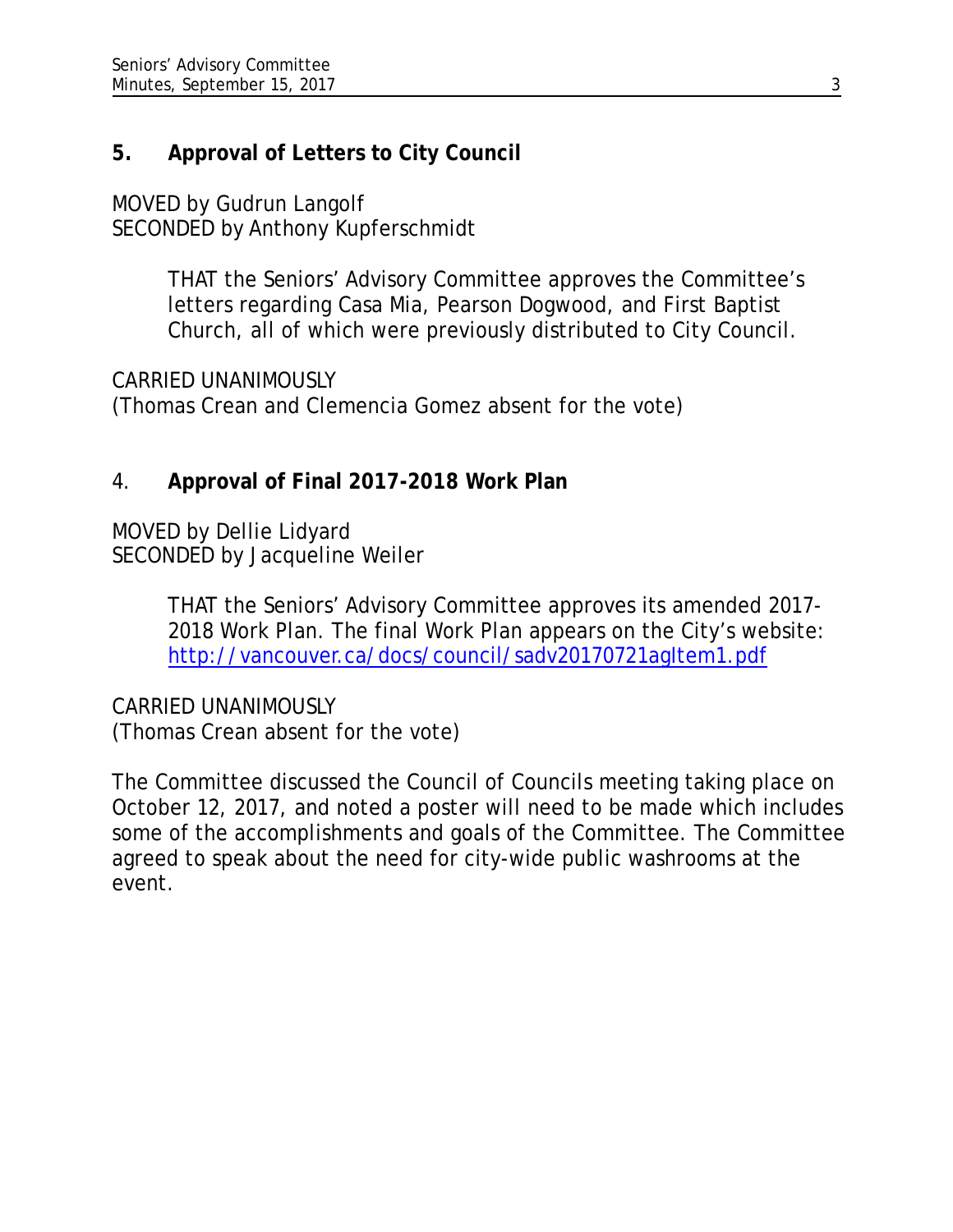## **1. Subcommittee Updates**

Dellie Lidyard provided an update for the Transportation Subcommittee, noting washrooms, parking and drop-off zones as areas of concern.

Monica Camporese informed the Committee of a survey she was asked to participate in regarding driving and noted her concerns with the survey. She agreed to draft a letter in response to the survey for the Committee to review.

Beatrice Ho provided an update for the Engagement Subcommittee, noting the Strawberry Festival, a site inspection of the Killarney Seniors' Centre, and a grant for education on how to manage chronic pain.

The Committee requested their Staff Liaison to arrange for a senior Parks and Recreation staff member to attend a future Committee meeting to speak about upcoming community centre proposals which affect seniors.

## **2. Liaison Reports**

Lisa Grant, Vancouver Public Library, provided information on VPL events regarding National Seniors Day on October 1, 2017.

Winston Chou, Engineering Services, Staff Liaison, responded to questions regarding signage, pedestrian crossings, Stanley Park traffic and roadways, and cyclists using the walking paths.

## **3. Update – Social Isolation and Loneliness Among Seniors (SILAS)**

Eddy Elmer provided a presentation on the Social Isolation and Loneliness Among Seniors Project, noting the following: isolation versus loneliness, causes, impacts, strategies to reduce isolation and loneliness, and recommendations. Mr. Elmer also responded to questions.